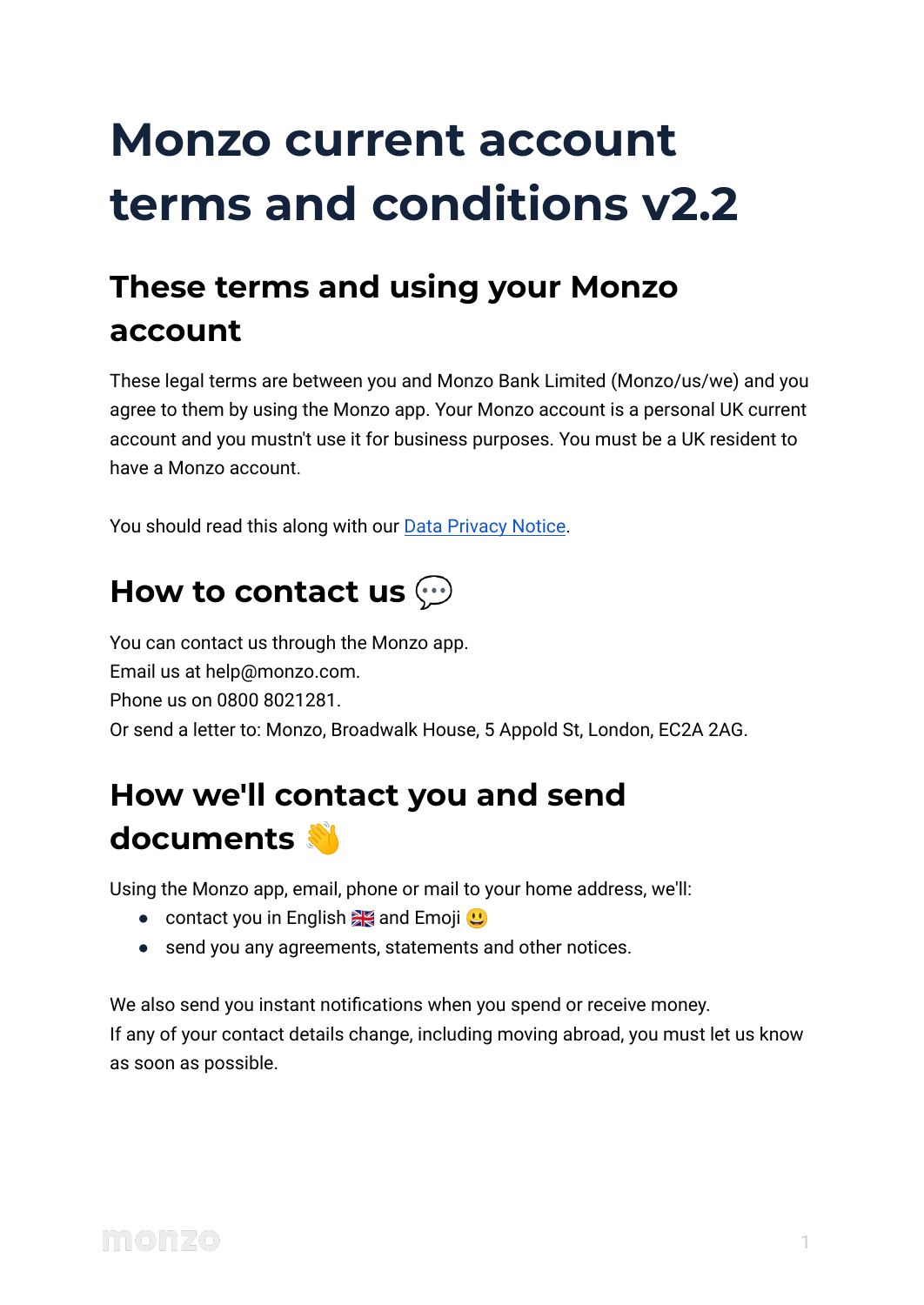# **Making payments**

### **You need enough money in your account to make payments**

Your Monzo current account operates as your single payment account. Money in Pots doesn't form part of your main available balance. This means that we'll reject a payment if you don't have enough main available balance, even if you have money in Pots.

Some transactions that would take your balance below zero may still go through, including [offline payments.](https://monzo.com/help/payments-troubleshooting/offline-payments) If that happens, we'll let you know the amount you'll need to repay before the end of the day and you'll need to pay us back as soon as possible.

If you agree to pay for products like Monzo Plus or Monzo Premium, you must have enough money in your account to make the monthly payments. If you don't, those fees may still go through and take you into an arranged or unarranged overdraft as explained in the product's separate terms and conditions.

### **If you go into an unarranged overdraft**

If you go over your arranged overdraft limit, or we haven't agreed an overdraft limit with you and your balance goes below zero, we call this an 'unarranged' overdraft. We'll charge an interest rate of 33.4% per year (variable) which is equivalent to a rate of 39% EAR (variable). If you have an arranged overdraft with us with a lower rate than this, that lower rate will apply instead. The [monthly cap on unarranged overdraft](https://monzo.com/legal/terms-and-conditions/overdraft-charges-monthly-cap) [charges](https://monzo.com/legal/terms-and-conditions/overdraft-charges-monthly-cap) for your current account is £15.50. It's best not to spend long in an unarranged overdraft. If you do spend a long time in one, it could harm your credit score and make it harder to borrow money.

We'll calculate any interest based on how much you're overdrawn by at midnight Universal Time Coordinated (UTC) each day, and charge your account on the first day of each month.

When we calculate the amount you're overdrawn by, we'll exclude any money you've agreed to put aside in 'Pots'. Money in Pots isn't part of your main available balance, so you can still go overdrawn even if you have money in Pots. Pots are a way to segregate your money and keep it aside from your main available balance. We'll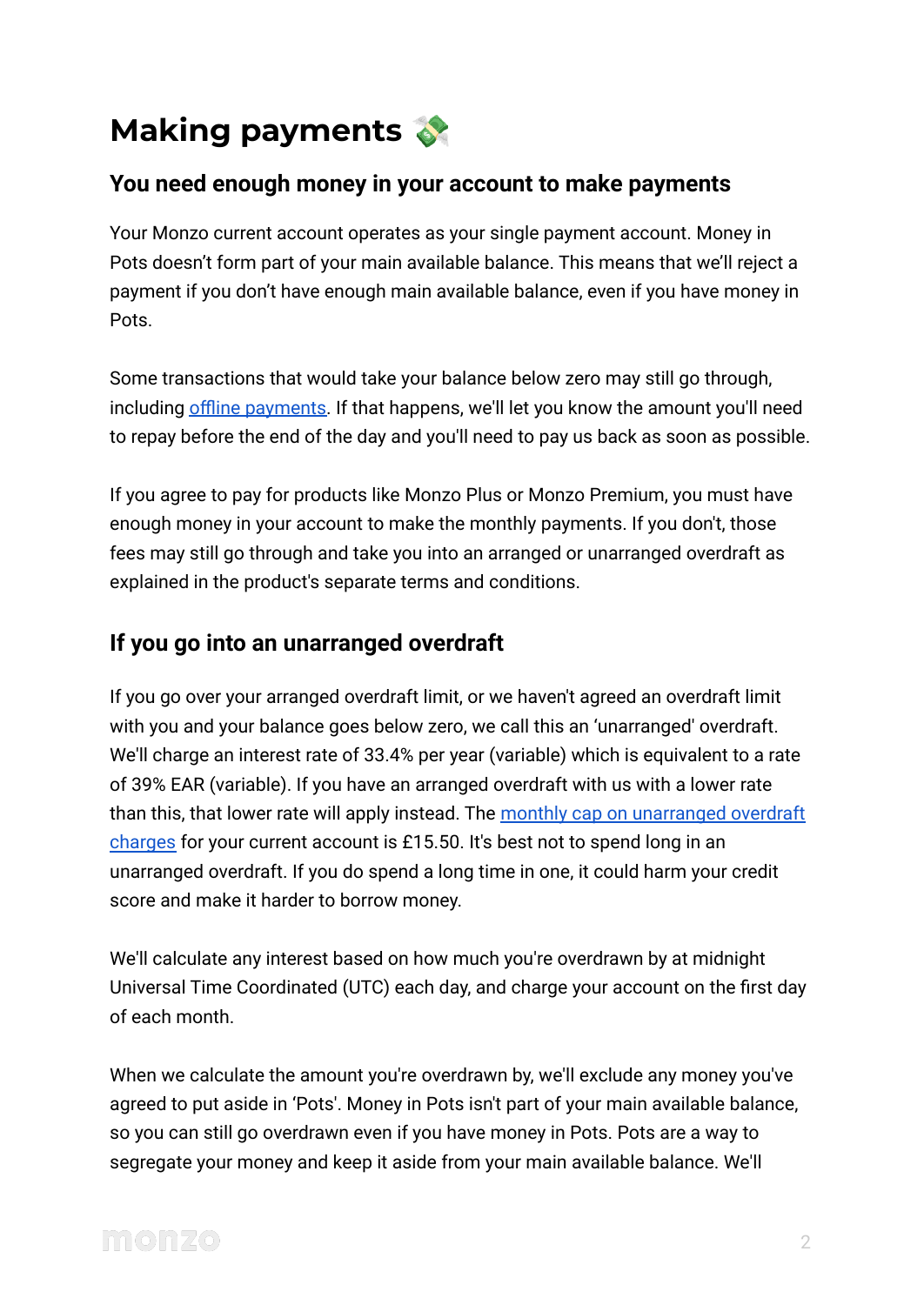decline any payments (including standing orders and Direct Debits) that would take you over your main available balance, unless you have an overdraft.

### **We may block your payments if:**

- your instructions are unclear
- we suspect criminal activity on your account
- we're not legally allowed to make the transfer
- it goes over your payment limits (you'll find these in your app; they'll change over time).

If we block a payment, we'll let you know as soon as possible, using one of [our usual](https://monzo.com/legal/#how-well-contact-you) [channels.](https://monzo.com/legal/#how-well-contact-you)

You can find information on all your transactions in your feed and your regular bank statements [in the app.](https://monzo.com/help/account-and-profile/bank-statement-how-to)

### **We can take money you owe us from your available credit balance**

You might miss Monzo Flex, loan or overdraft repayments, break your credit agreement or not repay when we ask you to. If this happens, we have the right to reduce or pay off debt you owe us using any available credit balance in your account.

## **Payment types**

There are lots of ways you can send money with Monzo. They each work differently, and we need different information from you to make them. You can find more about how payments work in our [payments help articles](https://monzo.com/help/payments-getting-started). You can also find more information on how and when you can use your bank account in the [current account](https://monzo.com/information-about-current-account-services/) [services factsheet](https://monzo.com/information-about-current-account-services/).

### **Bank transfer**

#### **Info we need to make the payment**

- The recipient's name
- The recipient's account number and sort code

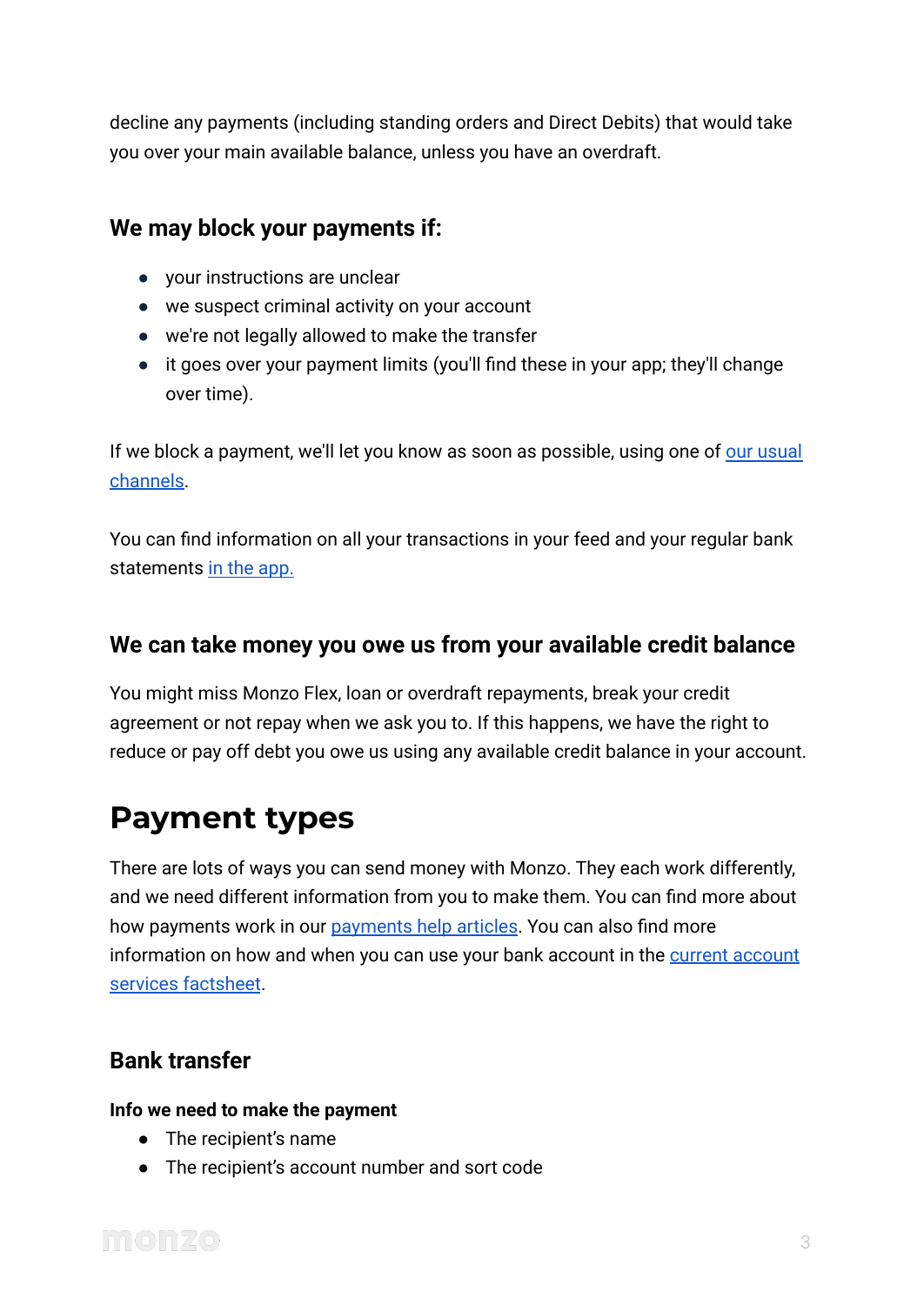● The account type

#### **How you consent to making the payment**

- Either your PIN, or
- A security code, or
- Proving it's you with fingerprint or facial recognition

#### **Withdrawing consent**

- Once you've given consent, you can't withdraw it
- If you schedule a future payment, we'll treat it as you giving consent on the payment date

#### **How long the payment takes**

- Faster Payments usually go through instantly, but can take up to 2 hours
- Other bank transfers will usually take up to 1 working day but could take longer for technical, regulatory or legal reasons

### **Card transactions**

When you add your Monzo card to your device you're creating a new payment instrument you can use in the same way as your physical Monzo card. You're responsible for making sure that nobody else has access to any device which you've added your Monzo card to. You're also responsible for keeping your Monzo card details safe and not sharing them with anyone else. You can find out more about this [here](https://monzo.com/help/monzo-fraud-category/stay-safe-online).

#### **Paying in person**

You can use your card or device to pay in a shop or restaurant, or anywhere else that accepts Mastercard.

#### **How you consent to making the payment**

- Either your PIN, or
- Your signature, or
- Tapping your card or device, or
- Proving it's you with fingerprint or facial recognition

#### **Withdrawing consent**

● Once you've given consent, you can't withdraw it

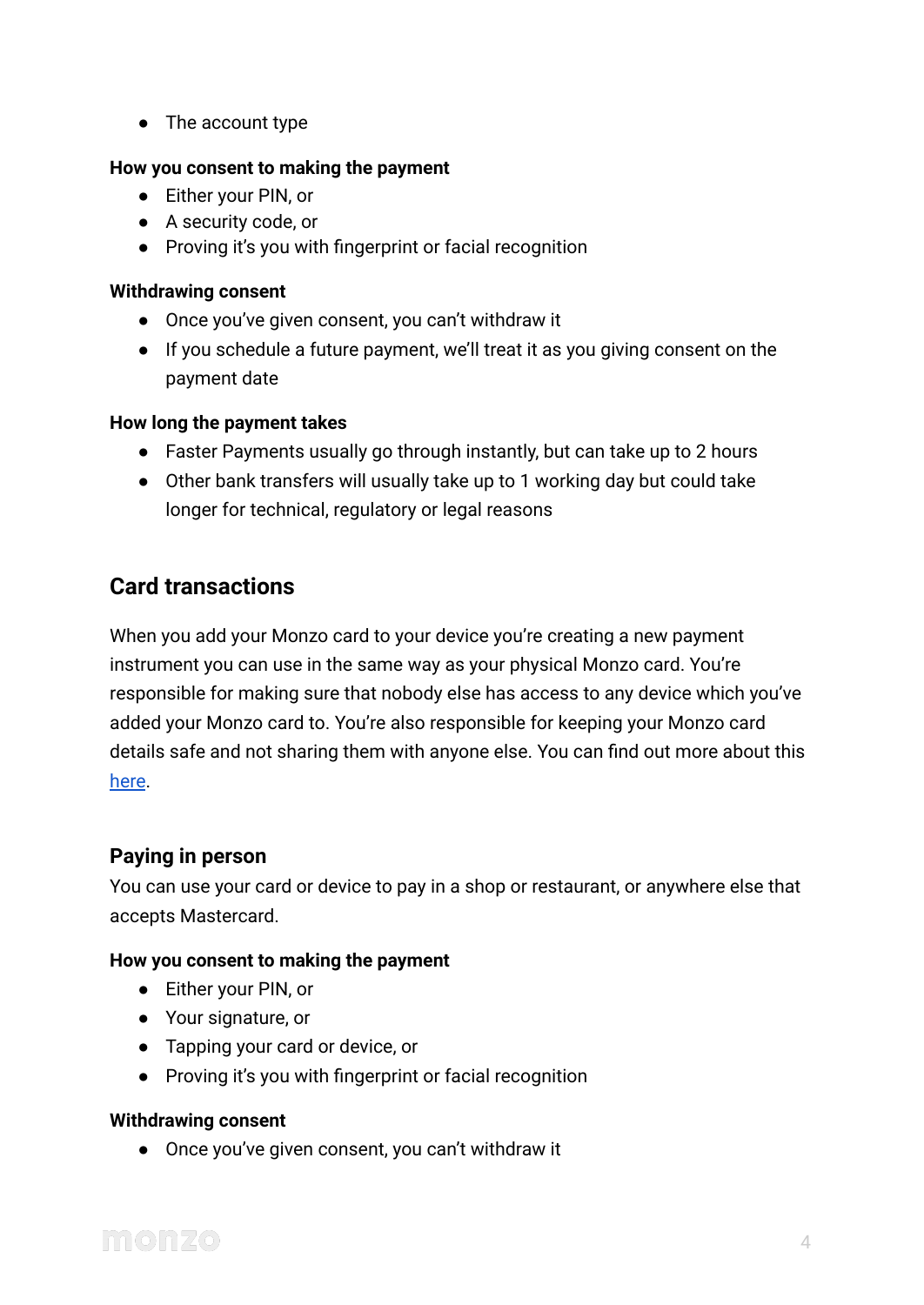#### **How long the payment takes**

● Payments usually go through instantly, but some merchants can take longer to collect your payment

#### **Paying online, over the phone or by mail order**

You can also use your card or device to make payments online, over the phone or through the post.

#### **Info the merchant may need to take the payment**

- Your 16-digit card number, expiry date, and 3-digit CVC
- Your billing address

#### **How you consent to making the payment**

- Confirming on the merchant's website, or
- Verbally consenting over the phone, or
- Using a security code, or
- In your Monzo app with your PIN, or
- Proving it's you with fingerprint or facial recognition

#### **Withdrawing consent**

● Once you've given consent, you can't withdraw it

#### **How long the payment takes**

● Payments usually go through instantly, but some merchants can take longer to collect

### **Paying or moving money between Monzo accounts**

#### **Info we need to make the payment**

- The recipient's name
- The recipient's account number and sort code
- The account type

You can also pay someone with a Monzo account without those details if they're a contact in your phone and you've turned on 'Payments with friends' in your settings, or you're using the 'Nearby Friends' feature in the app.

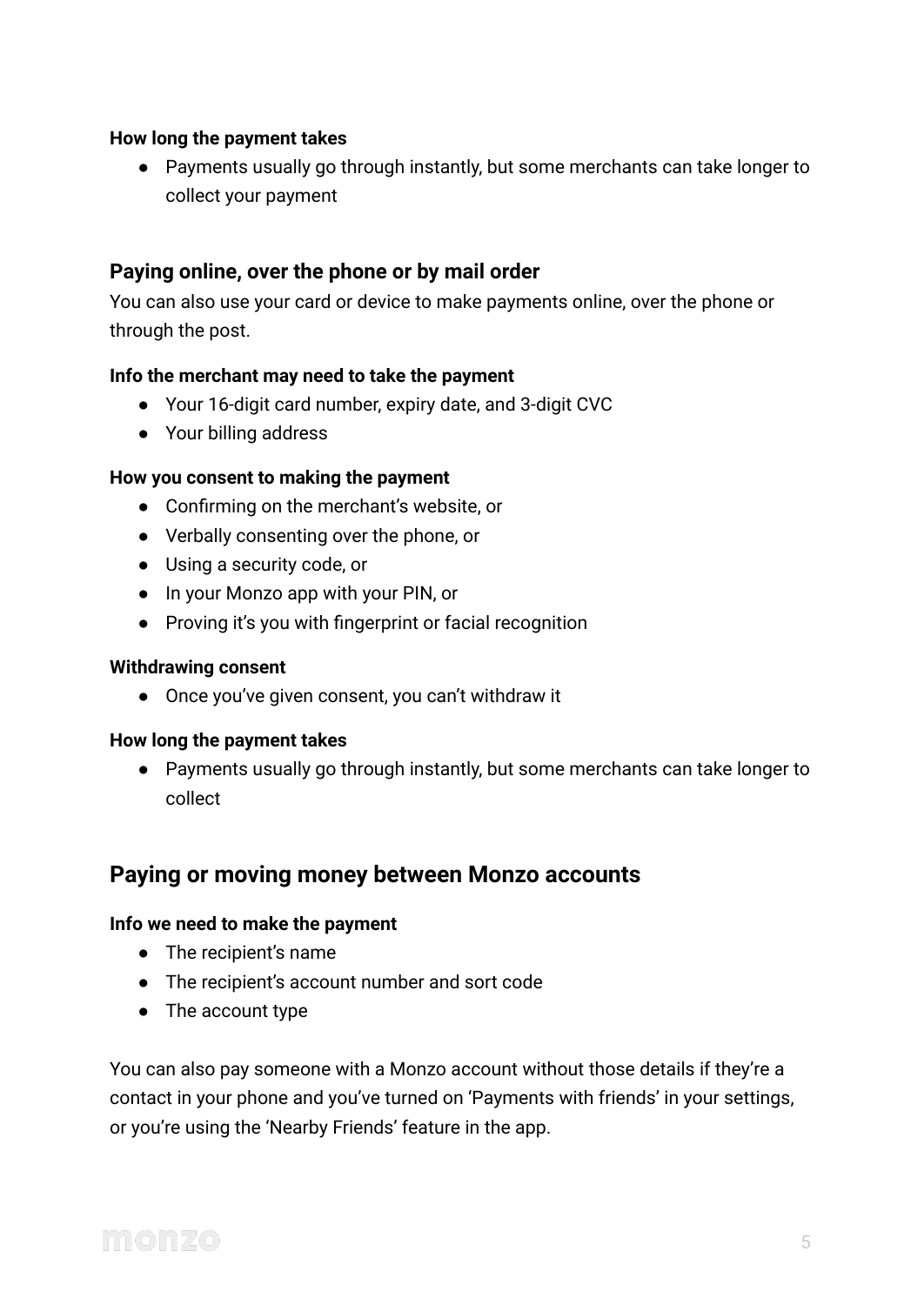#### **How you consent to making the payment**

- Either your PIN, or
- A security code, or
- Proving it's you with fingerprint or facial recognition

#### **Withdrawing consent**

● Once you've given consent, you can't withdraw it

#### **How long the payment takes**

● Payments usually go through instantly, but can take up to 1 working day

### **Standing orders**

#### **Info we need to make the payment**

- Recipient's name
- Recipient's account number and sort code
- Account type
- Payment date
- Whether it's a one-off or recurring payment

#### **How you consent to making the payment**

- Either your PIN, or
- A security code, or
- Proving it's you with fingerprint or facial recognition

#### **Withdrawing consent**

- To stop a scheduled payment going out you'll need to cancel the standing order before 1:30am on the day the payment's due
- If you schedule a future payment, we'll send it by 7:00am (UTC) on the day you schedule it for

#### **How long the payment takes**

- Standing orders to other Monzo accounts will normally arrive immediately
- Standing orders to other banks will normally arrive on the same day, but some organisations may take longer to credit their customers' accounts

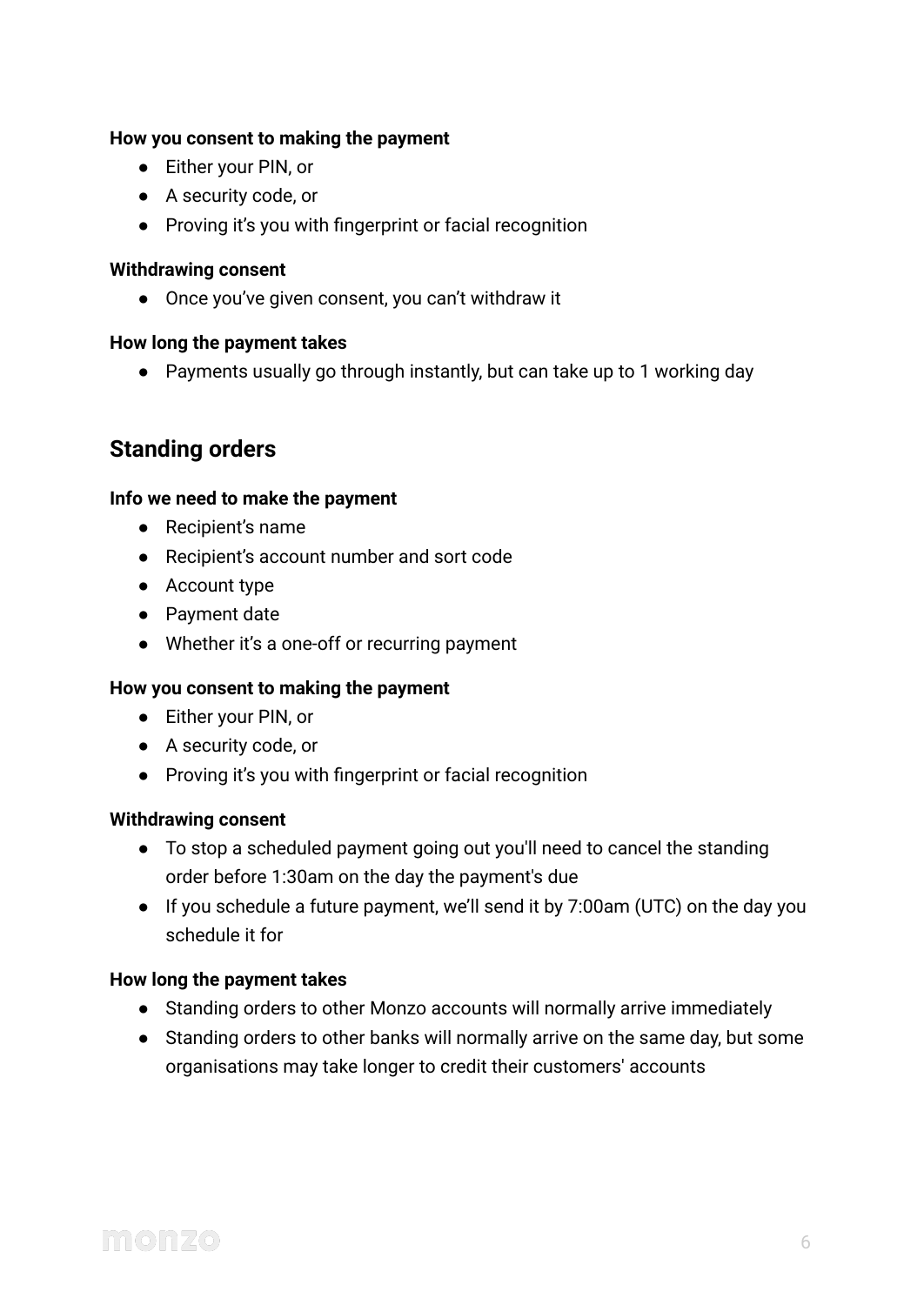### **Direct Debits**

We only support making Direct Debit payments, not receiving them. You can also set up a Direct Debit from a Pot in your Monzo app. If there isn't enough money in the Pot, we'll use the balance available in your current account to make up the difference.

#### **Info we need to make the payment**

● Recipient's account number and sort code

#### **How you consent to making the payment**

● Contact the business or person you're paying and give them your account number and sort code

#### **Withdrawing consent**

● To stop a Direct Debit going out, you need to cancel it in your Monzo app 2 working days before a payment's due.

#### **How long the payment takes**

● We get the payment order the working day before we take the money from your account. You'll see it in your account as a scheduled payment. We'll collect the money by 6:00am (UTC) the day after we get the order.

### **Cheques**

#### **Info we need to pay in a cheque**

● Your account number and sort code. Write them on the back of the cheque in the top left corner and post it to us.

#### **How long it takes**

● Once we've got your cheque we'll let you know in the app. We usually process your cheque within 4 working days, unless we're stopped for technical, regulatory or legal reasons.

Sometimes a cheque will bounce after we've credited it to your account. If you have enough money we'll take the bounced amount out, and explain what's happened. If there isn't enough money to cover the bounced amount, we'll tell you the cheque has bounced and give you 14 days to return the bounced amount. If you still haven't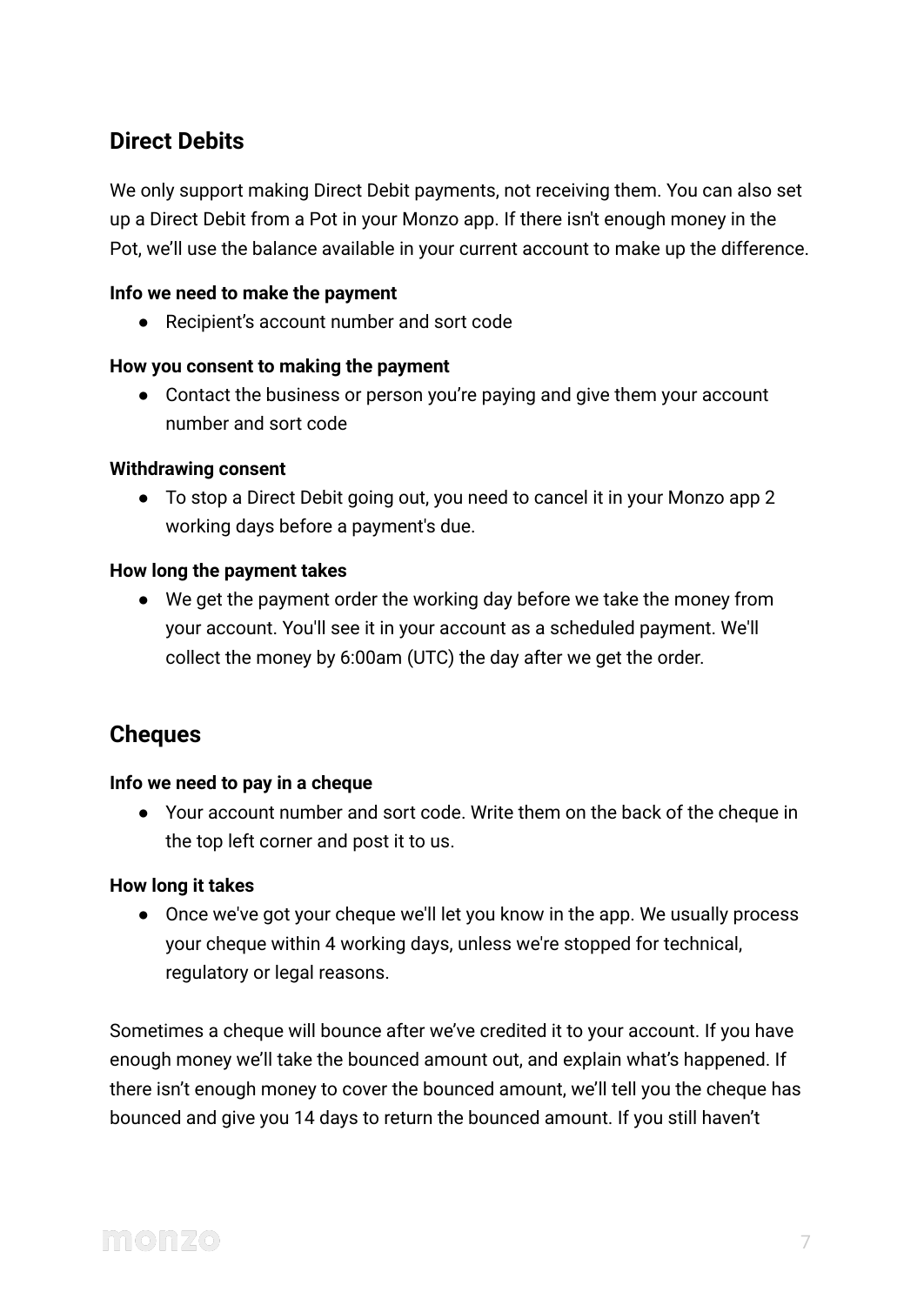returned the money after 14 days, we'll take the full bounced amount even if that leaves you overdrawn.

# **Making international payments**

Spending with your Monzo card is free anywhere around the world, and should work anywhere that accepts Mastercard.

When you make a payment in a foreign currency or take out cash abroad, we use [Mastercard's exchange rate](https://monzo.com/i/ecb-rates) with a 0% fee.

We may allow you to make international payments through third parties. The exchange rate that will apply to payments through third parties will be in your Monzo app.

# **Third Party Providers**

We'll treat any instruction from a third party provider to check your account information or make payments from your account as if it were coming from you.

We may block a third party provider from accessing your account if we think that they're acting without your permission or are being fraudulent. We'll tell you if we do this (unless we're not allowed to by law or it would impact the security measures we have in place to keep your account safe).

### **Taking out cash**

We won't charge you for withdrawing money from an ATM in the UK or in the [European Economic Area \(EEA\)](https://monzo.com/help/travelling/fees-charges-abroad) if you meet the Fee Criteria listed in our Fees and charges section below at the time you make the withdrawal.

If you don't meet the Fee Criteria at the time you make the withdrawal, you can withdraw up to £250 from an ATM in the UK or the EEA in any rolling 30-day period without any fees. After that, we charge 3% of the total amount you withdraw over £250.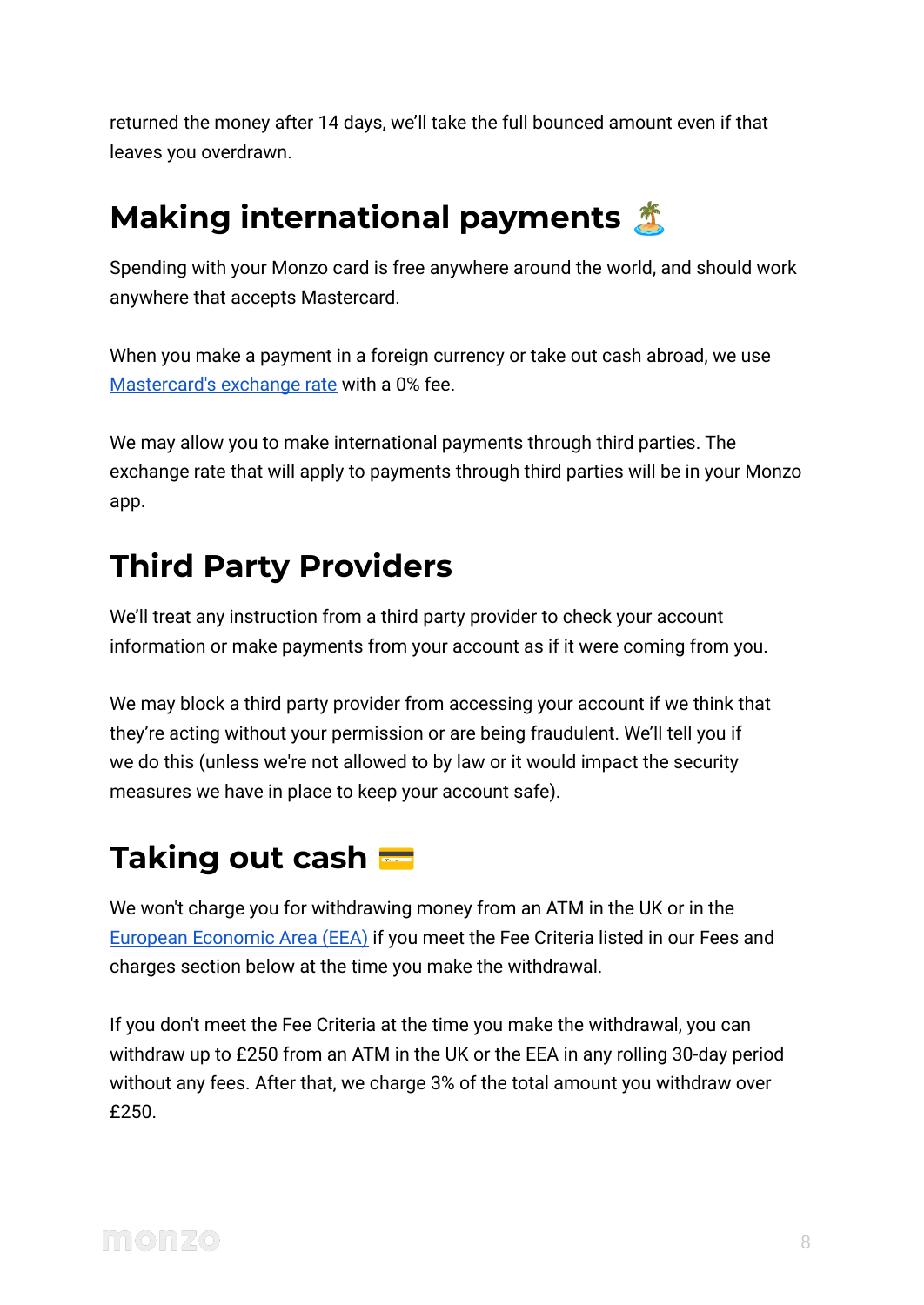You can withdraw up to £200 from ATMs outside the EEA in any rolling 30-day period without any fees. After that, we charge 3% of the total amount you withdraw above £200. For some ATMs you may need to turn on the 'magnetic stripe' rather than using chip and PIN. You can do this in the app.

If you have both a Monzo personal and Monzo joint account, you have 1 fee-free ATM allowance across both.

## **Your money is protected by the FSCS**

Any money in your Monzo account is fully protected up to £85,000 by the Financial Services Compensation Scheme (FSCS).

## **16-17 year olds**

If you're under 18 you won't be able to apply for Monzo Flex, an arranged overdraft or a loan and we won't charge any fees if you go into an unarranged overdraft. You also won't be able to make some payments for things like gambling. From the age of 18, we'll charge you at the current rate if you use an unarranged overdraft.

# **You agree to us using your information**

By accepting these terms, you agree to us using your information to make and receive payments on your account. If you're no longer happy for us to use your information, we'll have to close your account. But we may keep your personal data and use it where we have lawful grounds to do so. For example, any records we need to keep for regulatory reasons (see our **[Data Privacy](https://monzo.com/legal/privacy-notice) Notice**).

## **Fees and charges**

[Here are our fees](https://monzo.com/legal/fee-information/) for using the main services on your current account. You may have to pay other costs, taxes or charges in relation to your Monzo account, which are outside of our control and not charged by us. For example, other banks may charge you for sending money to your Monzo account.

The [monthly cap on unarranged overdraft charges](https://monzo.com/legal/terms-and-conditions/overdraft-charges-monthly-cap) for your current account is £15.50.

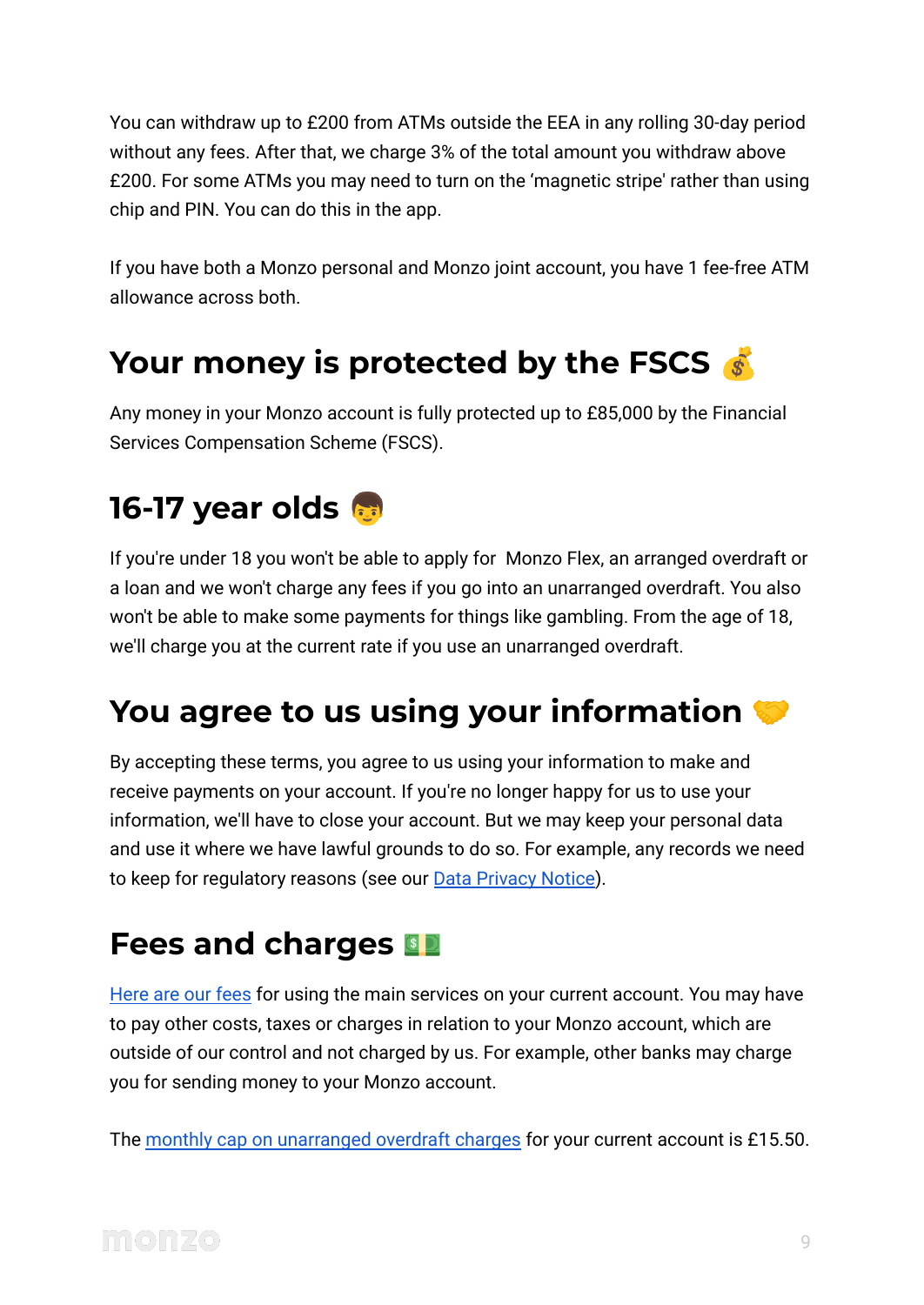You won't pay some of our fees if you meet any of the criteria below (our Fee Criteria):

- At least £500 was paid into a Monzo account in your name over the last rolling 35-day period, and you have at least 1 active Direct Debit on the same account in the same period.
- You've received a Department for Work and Pensions or a Department for Communities payment into a Monzo account in your name over the last rolling 35-day period.
- You've received a student loan payment into a Monzo account in your name over the last rolling 8-month period.
- You're sharing a Monzo Joint Account with someone who has done at least 1 of the above.

We'll tell you in these terms and conditions where fees won't apply if you meet the Fee Criteria.

# **Replacement cards**

We'll never charge you for replacements where your card expires, is faulty when you receive it, has been stolen, has been swallowed by an ATM or if we've cancelled your card because we're concerned about fraud.

But we do charge a £5 fee for replacement cards for other reasons (including if you lose your card or if it stops working because you damaged it). You'll get up to 2 replacement Monzo cards per account per year for any reason without paying the £5 fee if you meet the Fee Criteria when you order a replacement card.

If you need us to post your replacement card to somewhere outside the UK, we'll charge you the international card fee of £30 in all circumstances.

## **When we offer rewards**

Sometimes we'll offer rewards for things like inviting friends to join Monzo or switching to Monzo using the Current Account Switching Service (CASS). We can withdraw or change these offers any time, without letting you know in advance. You'll only get financial awards once per action (for example you'll only get a bonus for CASS switching once, or once per friend you invite). You might have to pay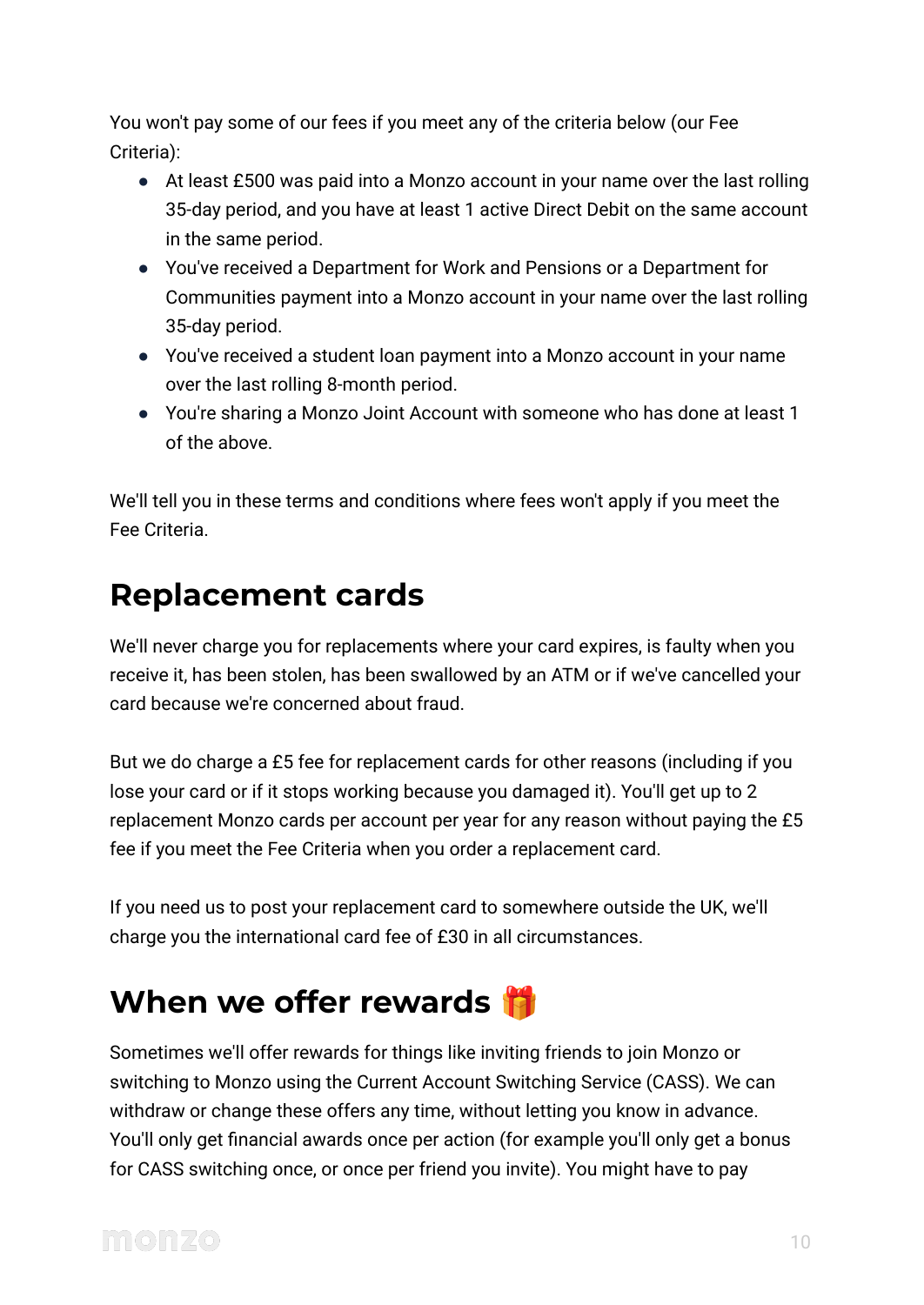income tax on money you get as part of these rewards. Contact HMRC if you're unsure.

### **If something goes wrong**

English law applies to this agreement and disputes will be settled by English courts.

Please keep your phone, card, PIN and security details safe at all times. If we find any security issues affecting your account, we'll contact you as soon as possible in the most secure way, using one of [our usual channels](https://monzo.com/legal/#how-well-contact-you).

If you lose your card or see transactions in the app that look wrong, you must [freeze](https://monzo.com/help/monzo-card-pin/monzo-card-lost-damaged-stolen) [your card](https://monzo.com/help/monzo-card-pin/monzo-card-lost-damaged-stolen) and tell us as soon as possible. If you don't let us know within 13 months from the date the money leaves your account you might not be able to get the money back.

If someone pays money into your account by mistake you give us permission to return it.

If you've used your card to make a payment which didn't specify the exact amount (for example when hiring a car), and the final amount is higher than you could reasonably have expected, we'll give you a refund. You'll need to tell us within 8 weeks of the transaction, and give us any information we reasonably ask for to investigate.

Errors with Direct Debits are covered by the Direct [Debit guarantee scheme](https://monzo.com/help/payments-getting-started/direct-debit-guarantee-what).

You're responsible for making sure that your device can run the Monzo App (which we'll update from time to time). Sometimes important information won't show correctly on older operating systems. We also can't guarantee that all features in your Monzo app will work as expected on older operating systems.

### **Our responsibility to you**

Since you're only allowed to use your account for personal use, we're not responsible to you for any loss of profit, loss of business, business interruption, or loss of

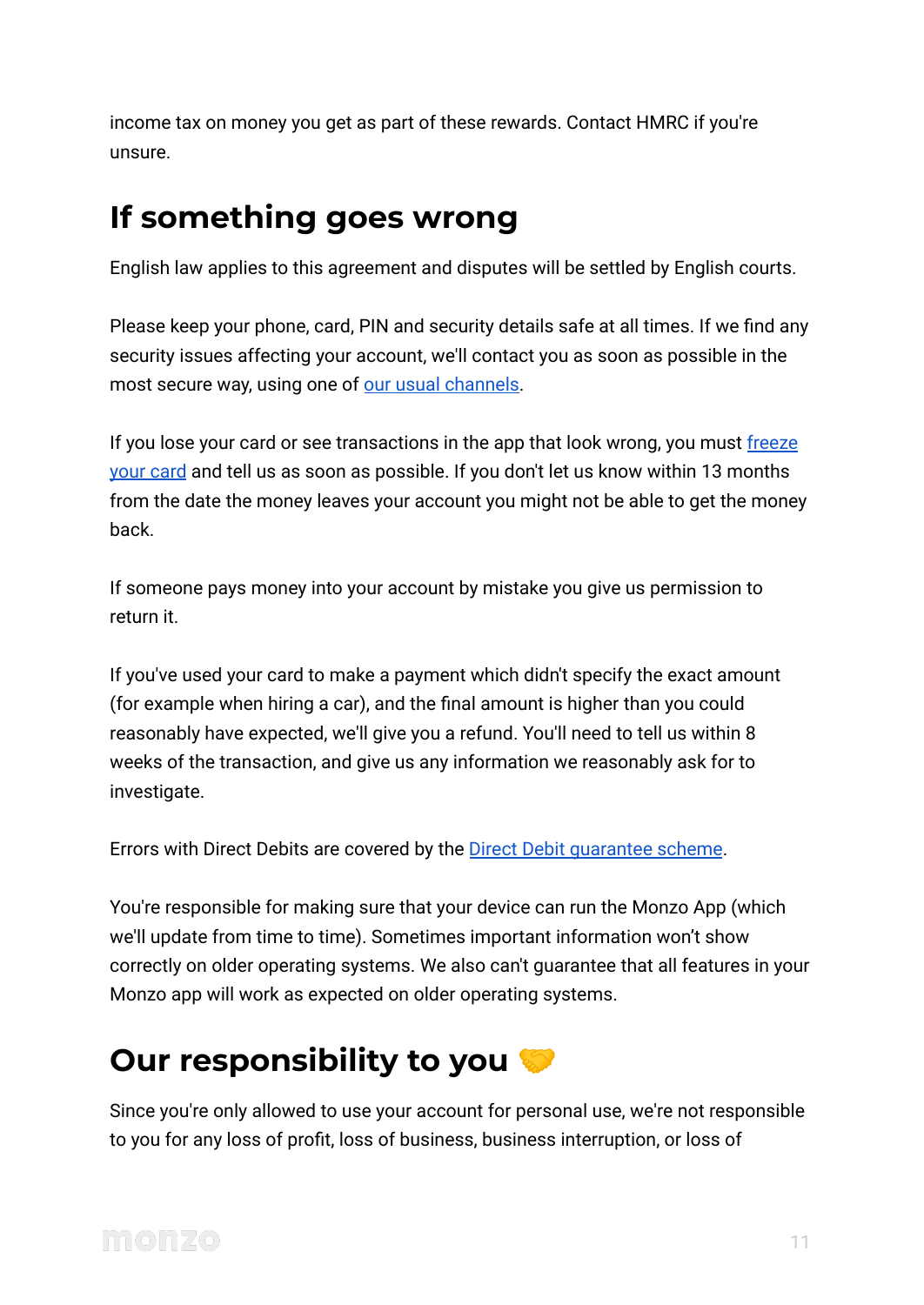business opportunity. This applies to you using your account for personal use, as well as if you wrongly use it for commercial or business purposes.

None of these terms affect your legal rights as a consumer. You can find more information on the [Competition and Markets Authority's](https://www.gov.uk/government/organisations/competition-and-markets-authority) or [Financial Ombudsman](https://www.financial-ombudsman.org.uk/) [Service's](https://www.financial-ombudsman.org.uk/) websites. These terms don't exclude or limit our liability to you where it's against the law for us to do so.

We're responsible to you for any foreseeable loss and damage which we cause. When we say 'foreseeable', this means we could or should have expected those losses. This includes if we breach the terms of this contract or fail to use reasonable care or skill providing services to you.

For example, we'll usually refund your money if:

- it was taken after you froze your card in the app, unless you acted fraudulently
- we should've applied [strong customer authentication](https://monzo.com/blog/2019/08/22/strong-customer-authentication) but we didn't, unless you acted fraudulently
- someone makes a payment without your permission.

We'll also refund any money you lose if we make mistakes with your payments. We can help by speaking to other banks to make sure they treat any payment we send late as if it was sent on time.

Examples of when you won't be able to claim back money you've lost may include if:

- you gave us incorrect instructions or we can prove that the bank we sent your payment to received it (although we'll still try to help you recover your money)
- you purposefully didn't keep your phone, card (including virtual card), PIN or other security details safe, you were very negligent in not keeping them safe, you gave them to someone else, or your account is overdrawn
- you acted fraudulently.

We're not responsible for any loss or damage (direct or indirect) caused by something beyond our reasonable control. We're also not responsible for any loss or damage (direct and indirect) if something was unavoidable despite us using reasonable care and skill to avoid it.

This may include:

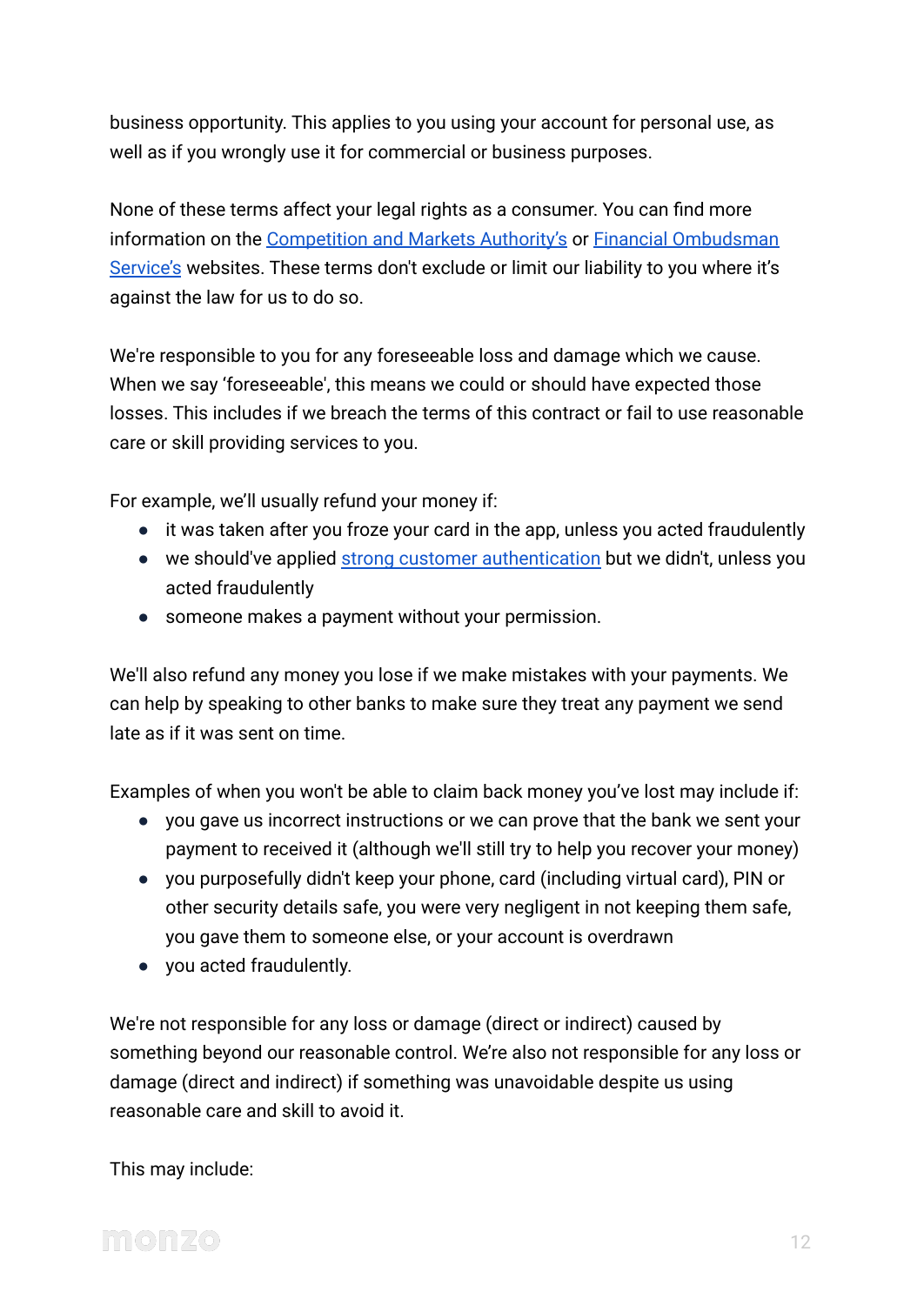- hardware breakdowns
- actions or decisions taken to comply with legal or regulatory requirements
- delays or failures caused by third party industrial action
- problems with a third party system or network (including power outages)
- data-processing failures.

So you won't be able to claim back money you lost if your losses resulted from circumstances that we couldn't or shouldn't have been expected to know about.

### **Closing your account**

Once this agreement has started it won't end until you or we end it. You can cancel your account within the first 14 days of opening it, or close it at any other time. If you'd like to, please get in touch with us. You'll need to repay any money you owe us before we can close your account. Once we've closed it, your card won't work and you won't be able to access your account. You'll lose access to any Monzo Plus and Monzo Premium features, except for special offers you've already taken out with other providers.

We can close your account by giving you at least two months' notice. We may close your account or stop you using your card and app immediately if we believe you've:

- broken the terms of this agreement
- put us in a position where we might break the law
- broken the law or attempted to break the law
- given us false information at any time
- had a change in circumstances which means you're no longer eligible for a current account (like moving abroad)
- given a third party control of your account, phone, card or PIN (unless you've formally agreed this with us or are legally permitted to do this)
- been abusive to anyone at Monzo or a member of our community.

### **How to make a complaint**

If you have a complaint, please contact us and we'll do our best to fix the problem. If you're still not happy, you may be able to refer your complaint to the **[Financial](http://www.financial-ombudsman.org.uk/)** [Ombudsman Service](http://www.financial-ombudsman.org.uk/) and/or the Financial Conduct Authority.